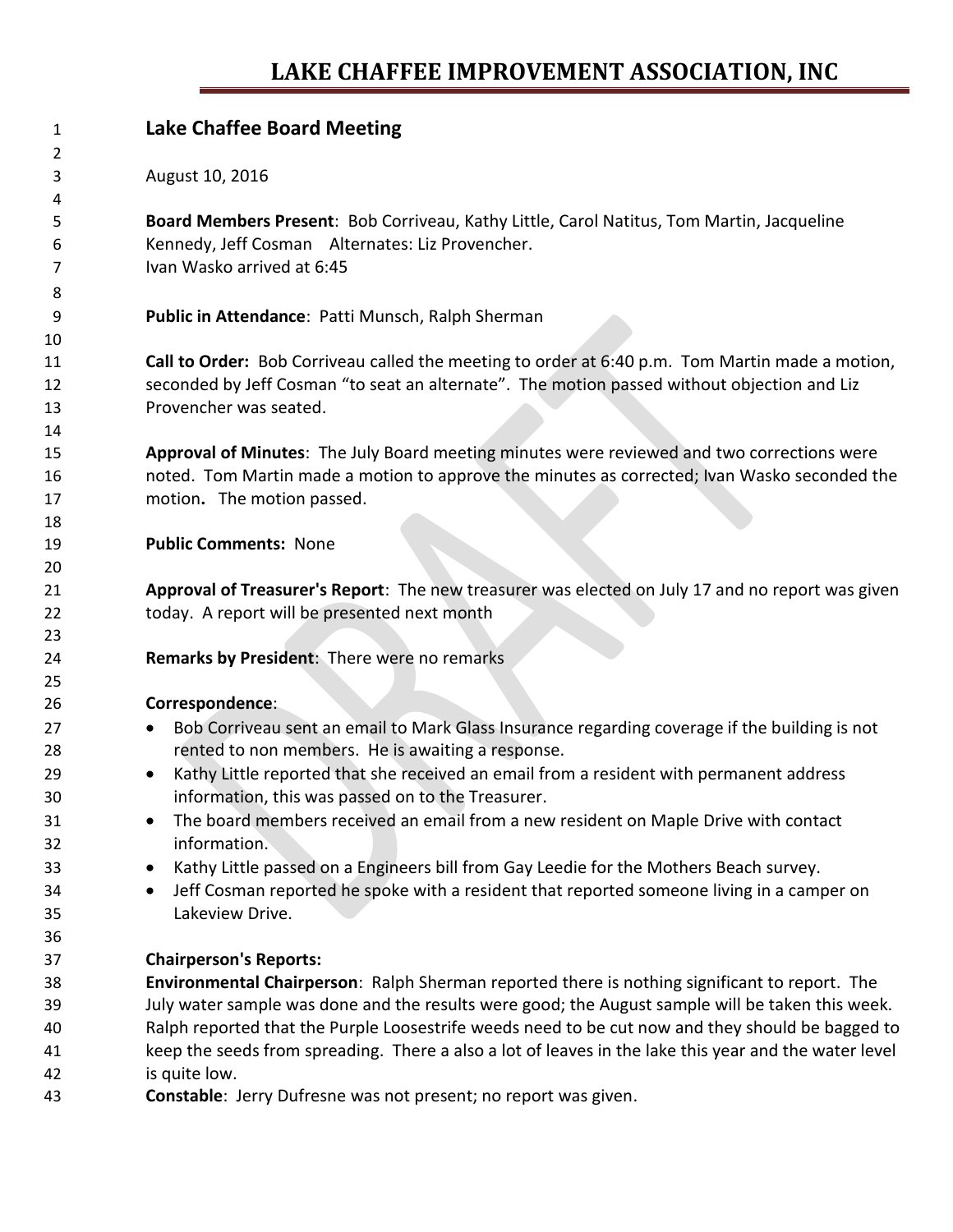## **LAKE CHAFFEE IMPROVEMENT ASSOCIATION, INC**

| 44<br>45 | Boat Launch: Jerry Dufresne was not present; no report was given.                                |
|----------|--------------------------------------------------------------------------------------------------|
| 46       | Dam Chairperson: Kari Olson was not present and no report was given.                             |
| 47       |                                                                                                  |
| 48       | Main Beach: Sandy Moquin was not present and no report was given. A board member reported        |
| 49       | that it appeared as though someone had been bathing on the beach as personal hygiene items were  |
| 50       | found.                                                                                           |
| 51       |                                                                                                  |
| 52       | Fund Raising: The poker run was held on July 17 <sup>th</sup> and \$160 was raised for the LCIA. |
| 53       |                                                                                                  |
| 54       | Mothers Beach: Patti Munsch reported that the geese are there every morning invading the cove.   |
| 55       | A discussion followed regarding ways to deter the geese.                                         |
| 56       |                                                                                                  |
| 57       | Road Chairperson: Ivan Wasko reported that the roads were grated and the problem on Perch        |
| 58       | Drive was repaired.                                                                              |
| 59       |                                                                                                  |
| 60       | Hall Chairperson: Nothing to report                                                              |
| 61       |                                                                                                  |
| 62       | <b>Old Business:</b>                                                                             |
| 63       | At the July meeting Bob distributed copies of the Association ordinances. They are very          |
| 64       | outdated and need review. Bob suggested some areas to consider for review. The review and        |
| 65       | revision will take place in September.                                                           |
| 66       | The purchase and installation of ropes/buoys at the beaches was discussed. Tom and Kathy         |
| 67       | presented their research and the board agreed on the purchase of new ropes and buoys to be       |
| 68       | completed during the off season for installation at Main Beach only. Kathy agreed to take on     |
| 69       | this task.                                                                                       |
| 70       | The board members discussed the results of the engineer's report on Mothers Beach. There         |
| 71       | were some questions that Bob will discuss with Engineer. The installation of the fence has been  |
| 72       | delayed.                                                                                         |
| 73       |                                                                                                  |
| 74       | <b>New Business:</b>                                                                             |
| 75       | Bob appointed the committee chairpersons for the 2016-2017 fiscal year.                          |
| 76       | Hall and Boat Launch - Jeff Cossman<br>$\Omega$                                                  |
| 77       | Mothers Beach - Patti Munsch<br>$\circ$                                                          |
| 78       | Main Beach - Sandy Moquin<br>$\circ$                                                             |
| 79       | Environment - Ralph Sherman<br>$\circ$                                                           |
| 80       | Constable - Jerry Dufresne<br>$\circ$                                                            |
| 81       | Fund Raising/Activities - Kathy Little<br>$\circ$                                                |
| 82       | Dam - Kari Olson<br>$\circ$                                                                      |
| 83       | Tax Collector - Tom Martin<br>$\circ$                                                            |
| 84       | The fiscal year budget proposal was discussed and agreed upon for presentation at the            |
| 85       | August Budget meeting.                                                                           |
| 86       |                                                                                                  |